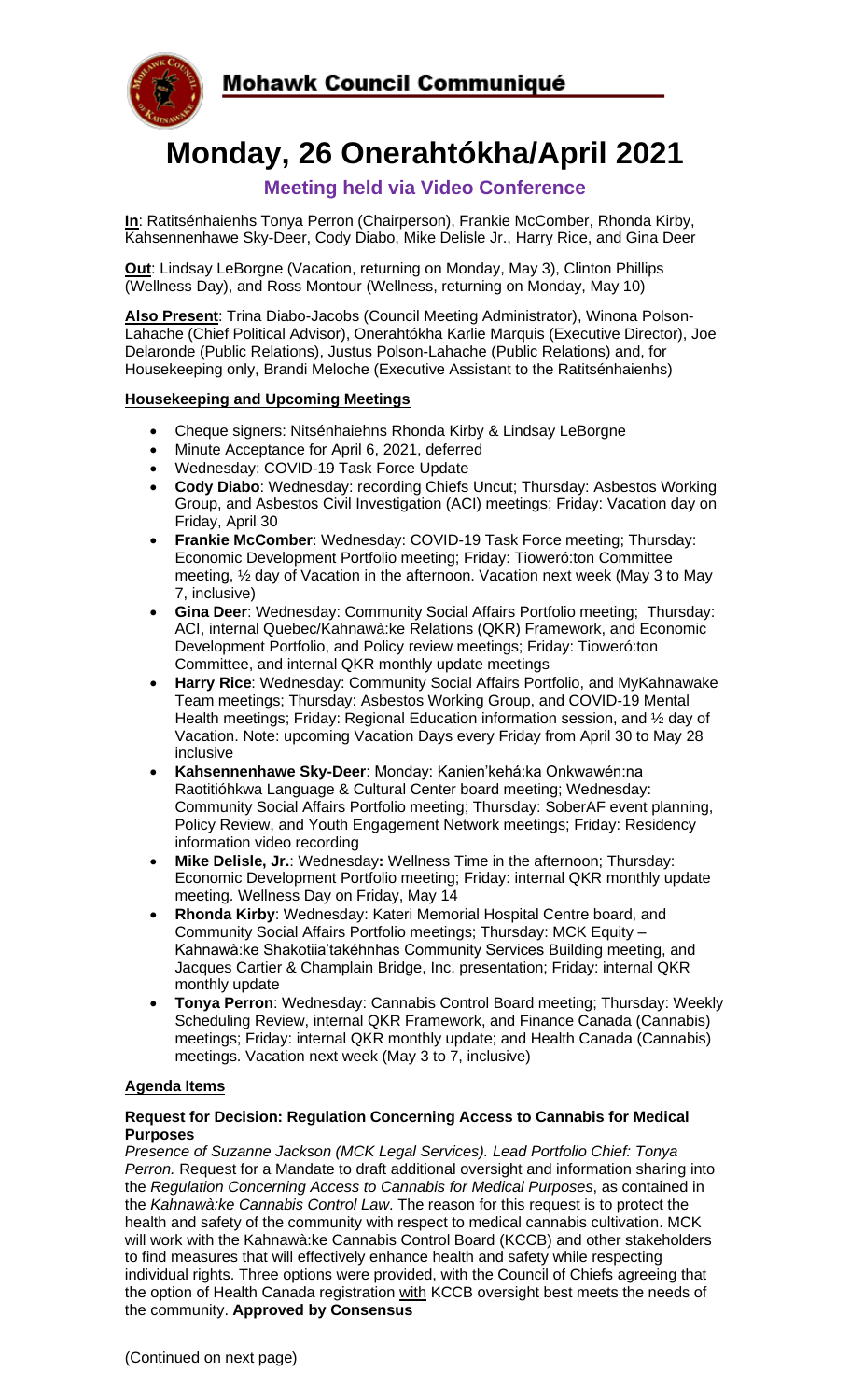

#### **Request for Decision: Revisions to the Mandatory Community Contribution (Cannabis)**

*Presence of Eric Doucet (MCK Legal Services). Lead Portfolio Chief: Tonya Perron.*  Request to revise the Mandatory Community Contributions under the *Kahnawà:ke Cannabis Control Law* ("the Law"), as approved by the Council of Chiefs on July 7, 2020, for discretion to forego ownership interest in a license holder. Notwithstanding section 16.4 of the Law, it is recommended that the Council of Chiefs review on a case-by-case basis in regard to this interest. Additionally, it is recommended that all non-exempt license holders, regardless of category or corporate structure, be required to pay mandatory community contributions payable annually, beginning with 0.5% of gross revenue in Year 1. This will be increase by 0.5% annually through Year 5. **Approved by Consensus**

## **Mohawk Council Executive Directive: Community Initiatives Fund (CIF) Committee**

*Presence of Eric Doucet (MCK Legal Services), and Karlie Onerahtókha Marquis. Lead Portfolio Chief: Mike Delisle, Jr.* Request to replace Paul Rice as the MCK representative on the CIF Committee with the Chairperson of the Finance, Operations & Operations Committee (currently Mike Delisle, Jr.) and the Executive Director (Karlie Onerahtókha Marquis) or their designate. Additionally, the new representatives will direct the CIF cosponsor, Tewatohnhi'saktha, and the CIF Committee to temporarily cease operations while the MCK conducts a review of the CIF Administrative Text Plan and the administration of the CIF before initiating the fourth round of funding. **Passed by Consensus**

#### **Mohawk Council Executive Directive: Memorandum of Understanding between Karihwanó:ron and the MCK**

*Presence of Eric Doucet (MCK Legal Services), and Winona Polson-Lahache. Portfolio Chiefs: Harry Rice & Ross Montour.* Request to formally approve the Memorandum of Understanding (MOU) detailing the relationship between the MCK and Karihwanó:ron. This Mohawk Council Executive Directive will formally recognize Karihwanó:ron as an independent Kanien'kehá:ka education, language, and cultural services immersion program, and endorse the MOU. Ratsénhaienhs Harry Rice is hereby authorized to sign on behalf of the MCK. **Passed by Consensus**

#### **Mohawk Council Executive Directive: Funding Transfer Agreement between the MCK and Karihwanó:ron**

*Presence of Eric Doucet (MCK Legal Services), Erica Delisle, and Winona Polson-*Lahache. Portfolio Chiefs: Harry Rice & Ross Montour. Request to formally approve the Funding Transfer Agreement between the MCK and Karihwanó:ron, allowing the MCK to transfer federal funding received on Karihwanó:ron's behalf. Ratsénhaienhs Harry Rice and Director of Financial Services Erica Delisle are authorized to sign on behalf of the MCK. **Passed by Consensus**

#### **Request for Decision: 2021-2022 Secondary Budget Requests**

*Presence of Erica Delisle, Paul Rice, Karlie Onerahtokha Marquis. Lead Portfolio Chief: Mike Delisle, Jr.* Request to approve the Internal/External Secondary requests as follows:

- Internal (MCK) requests totaling \$1,153,512
- External Request totaling \$99,717, including the list below:
- Library: \$15,000
- Kahnawà:ke Youth Center: \$18,590 for three years of retroactive Cost of Living Adjustments (COLA), and \$6,000 for training
- Kanien'kehá:ka Onkwawén:na Raotitióhkwa Language & Cultural Center (KORLCC): \$30,127 for three years of retroactive COLA
- \$25,000 to \$30,000 to conduct salary review study for Kahnawà:ke Youth Center and KORLCC

At this point, the External Requests have been **Approved by Consensus**. The Internal Requests are deferred to a future date. Erica Delisle, Director of Financial Services, will modify the MCK budget as per Council of Chiefs approval of External requests from today's meeting: **Approved by Consensus**. The Council of Chiefs direct for the development of the appropriated fund policy exercise in order to strategically allocate funds to the community. **Approved by Consensus**

#### **Request for Decision/Mohawk Council Executive Directive: Asbestos Civil Investigation (ACI) Project Funding Request/ACI Project**

*Presence of Mary Lee Armstrong & Suzanne Jackson (MCK Legal Services), Heather Jacobs-Whyte, Erica Delisle & Winona Polson-Lahache. Lead Portfolio Chief: Cody Diabo.* **This item was deferred**